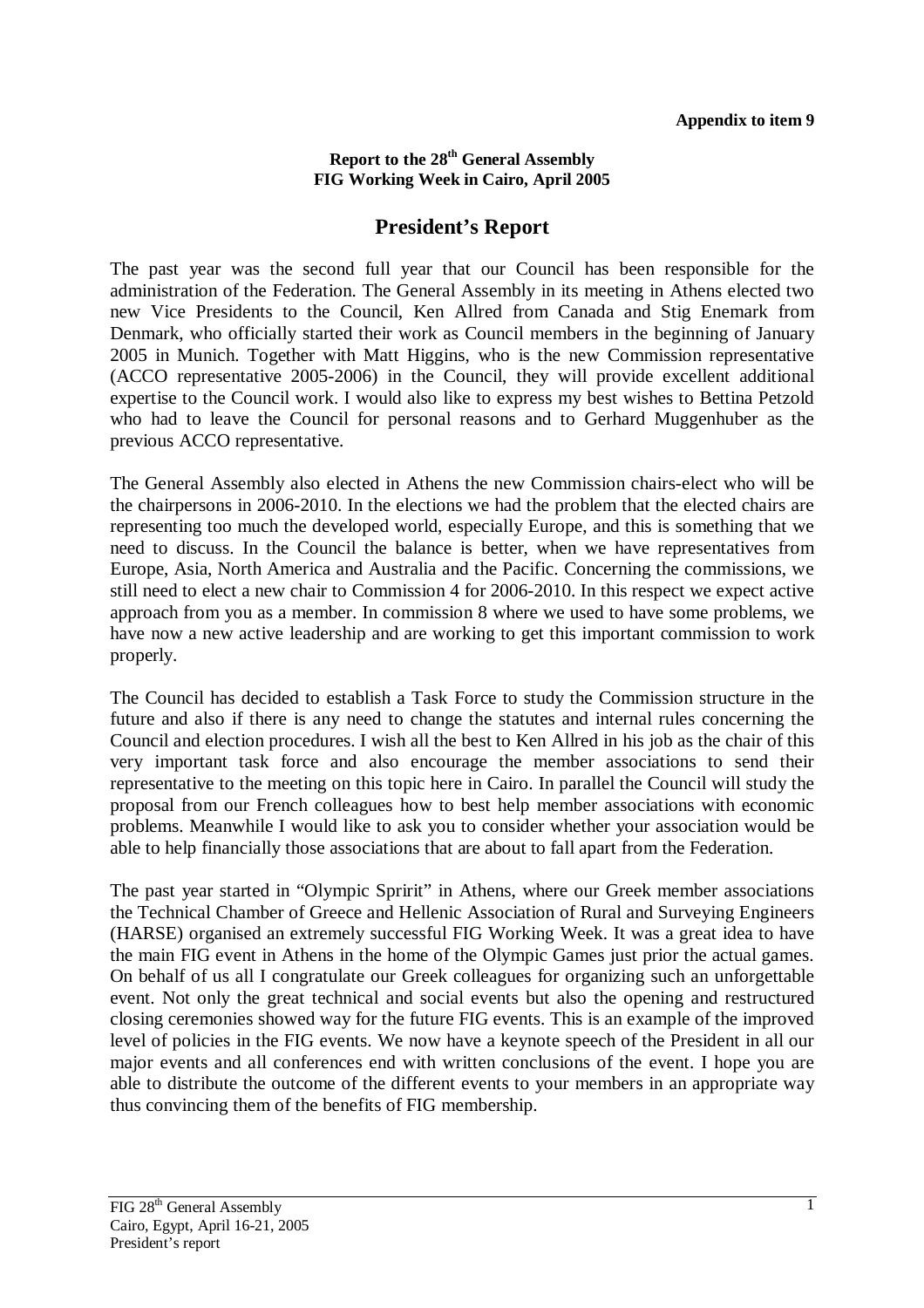The second highlight of the past year was the  $3<sup>rd</sup>$  FIG Regional Conference that was organized in Jakarta, Indonesia by Ikatan Surveyor Indonesia and Bakosurtanal. It was already the third time that FIG organized this kind of regional conference, and it clearly confirmed that this concept is highly appreciated both by surveyors in that region and by surveyors internationally. Despite the travel warnings and concerns this event attracted good attendance from the region and around the world and even made the event self-financing. We are keen to see how this concept will work this year in Havana, Cuba September 26-29, 2005 when we have our first regional conference for Latin America and the Caribbean and next year in Accra, Ghana in March at the first regional conference in the Western Africa.

During the past year there has also been good progress in co-operation between FIG and the United Nations. The co-operation was intensified with UN-Habitat, when I together with other FIG representatives was able to attend the  $2<sup>nd</sup>$  World Urban Forum in Barcelona in September. At the WUF also the Marrakech Statement on Urban-rural Inter-relationship was launched with good feedback. The statement was further presented as one of the highlights of the celebrations of the World Habitat Day in Nairobi in early October. Other highlights of the UN co-operation include the UN/FIG/PC IDEA Inter-regional Special Forum on Development of Land Information Policies in Americas that was held in Aguascalientes, Mexico in October 2004. The Forum was organized by FIG based on the decision of the UN Regional Cartographic Conference in 2001. I would like to express my special thanks to John Parker and Stig Enemark who both organized this event on our behalf and also prepared the report which will be published in the FIG publication series. Last year ended in Vienna where FIG signed a Memorandum of Understanding with the UN Office for Outer Space Affairs. This co-operation will also offer new opportunities in the very actual issue of disaster management. Also many of our commissions – especially 7, 8 and 5, have been active in their relationship to the United Nations.

FIG took over the chairmanship and the management of the Habitat Professionals Forum in September at the  $2<sup>nd</sup>$  World Urban Forum. This is an indication of the good reputation that FIG has in the UN-Habitat, but more important, it gives us the opportunity to bring surveyors in frontline in discussion of human settlements – especially challenging for our commissions 7, 8, 9 and 10. Habitat Professionals Forum intends to participate actively in the World Congress of the International Union of Architects in Istanbul this year. An additional opportunity to broaden the profession is the revised definition of a surveyor.

FIG has also been active in communicating with our traditional international partners both through the Joint Board of Spatial Information Societies, which will have a meeting in Cairo to discuss the goals and administration of this Board. This will also offer excellent opportunities for our commissions to strengthen co-operation with our professional partners. I am especially pleased with the closer co-operation with the International Association of Geodesy (IAG), whose President Prof. Gerhard Beutler attended both the Working Week in Athens and the Regional Conference in Jakarta. It has been delightful to see the increased participation of IAG and FIG in each others meetings and how they have increased their coordination of mutual events. I am confident that this cooperation that has been implemented especially by FIG Commission 5 and IAG Commission 4 will strengthen the geodetic profile of our profession and organisation. Now we look forward to a similar development with ISPRS and ICA. I am glad that the International Cartographic Association (ICA) also sent their representative to both FIG main events last year. I also have already met with Prof. Ian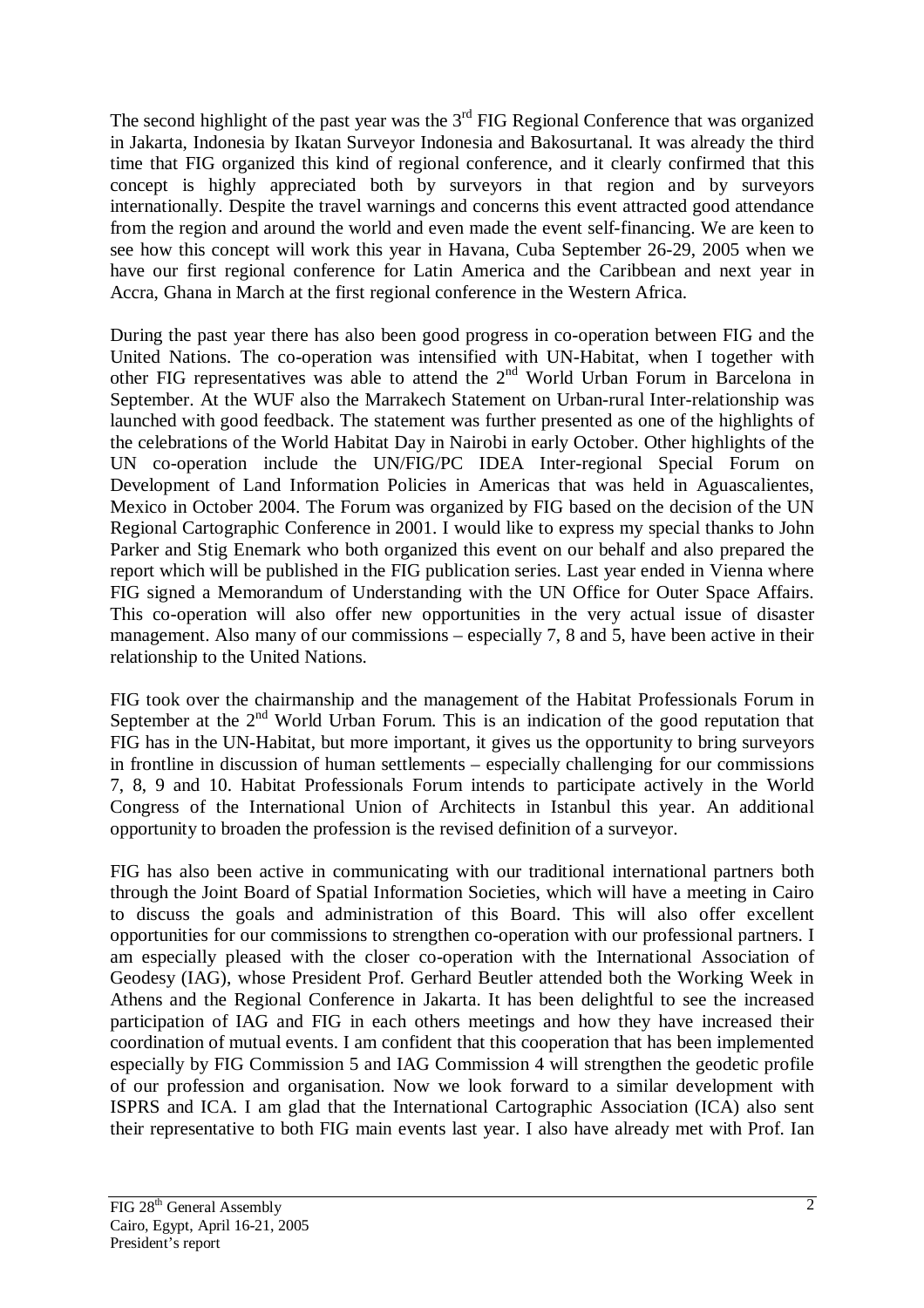Dowman, the newly appointed President of ISPRS in London in December and with Prof Yu Changxing, President of ISM in Jakarta in October 2004.

The Council has been active also in communicating directly with member associations by visiting their annual meetings and other events. I was delighted to visit the Order of Surveyors Lebanon during the 2<sup>nd</sup> International Scientific Congress on Surveying and Topography in Beirut in September and the Slovenian Association of Surveyors on the occasion of the  $10<sup>th</sup>$ Anniversary of the Krim coordinate system, simultaneously with International Conference "*Land Surveying – Future Prospects and Reality"* in October. I further met with the Board members of the Institution of Civil Engineering Surveyors (ICES) and the representatives of the RICS in London in December as well as with the Austrian Society for Surveying and Geoinformation during the UN OOSA meeting in Vienna.

As the President I am not able to accept all invitations that I receive, therefore I am happy to have a professional team in my Council that can represent FIG on all occasions. I would like to mention some of the visits during the last year made by my Vice Presidents and the Director, FIG Office. We have visited and met with representatives of member associations in Australia, Brazil, Canada, China P.R., Cuba, Denmark, Ghana, Egypt, Finland, Jamaica, Morocco, Spain, Sweden, Turkey and USA and will further visits member associations in Algeria, Italy, Kenya and Ukraine before the Working Week in Cairo. I think that the personal visits are beneficial both for FIG in developing its activities and for the members. FIG now has a face while the personal contacts also bring a human touch to our work. I would like to thank all hosts again for their wonderful hospitality and excellent arrangements.

I together with Vice President Ralf Schroth attended the successful ISPRS Congress in Istanbul in July 2004. FIG was also in charge of the FIG Forum at the Intergeo 2004 in Stuttgart, Germany and participated as a partner in the ESRI Survey Summit in San Diego, USA.

As you know, I am very much interested in the public role of surveyors and how to make surveyors better known to the big audience and also to policy makers. In this respect I am pleased with the progress made at the FIG events on the media relations as well as the increased visibility of FIG in the professional journals both linked to the events and to the role of the profession in general. I would also once again like to congratulate our Commissions and active people on the contents of our website. I continuously get positive feedback about the quality and contents of the website. It is a real showcase for our profession. We will not forget printed material either and we will go on with the Annual Review as well as statements and declarations on essential issues to our profession.

The membership of FIG has increased during the past year. In Athens we got new members from Algeria, Cuba and Tunisia. This time we have member applications from Botswana, Brunei Darussalam, Kosovo UNMIK and the United Arab Emirates. In addition we have got a new affiliate from Peru. In total 9 new academic members have joined FIG since the General Assembly in 2004. Finally three new corporate members joined during 2004 (International Land Systems (ILS), USA, LKN Earth Research & Consulting, Georgia and SEPRET (Société des Etudes de Projets et Réalisation des Travaux S.A.R.L. from Morocco). The continuous increase in the membership has brought us to the situation which allows us to work for a better future.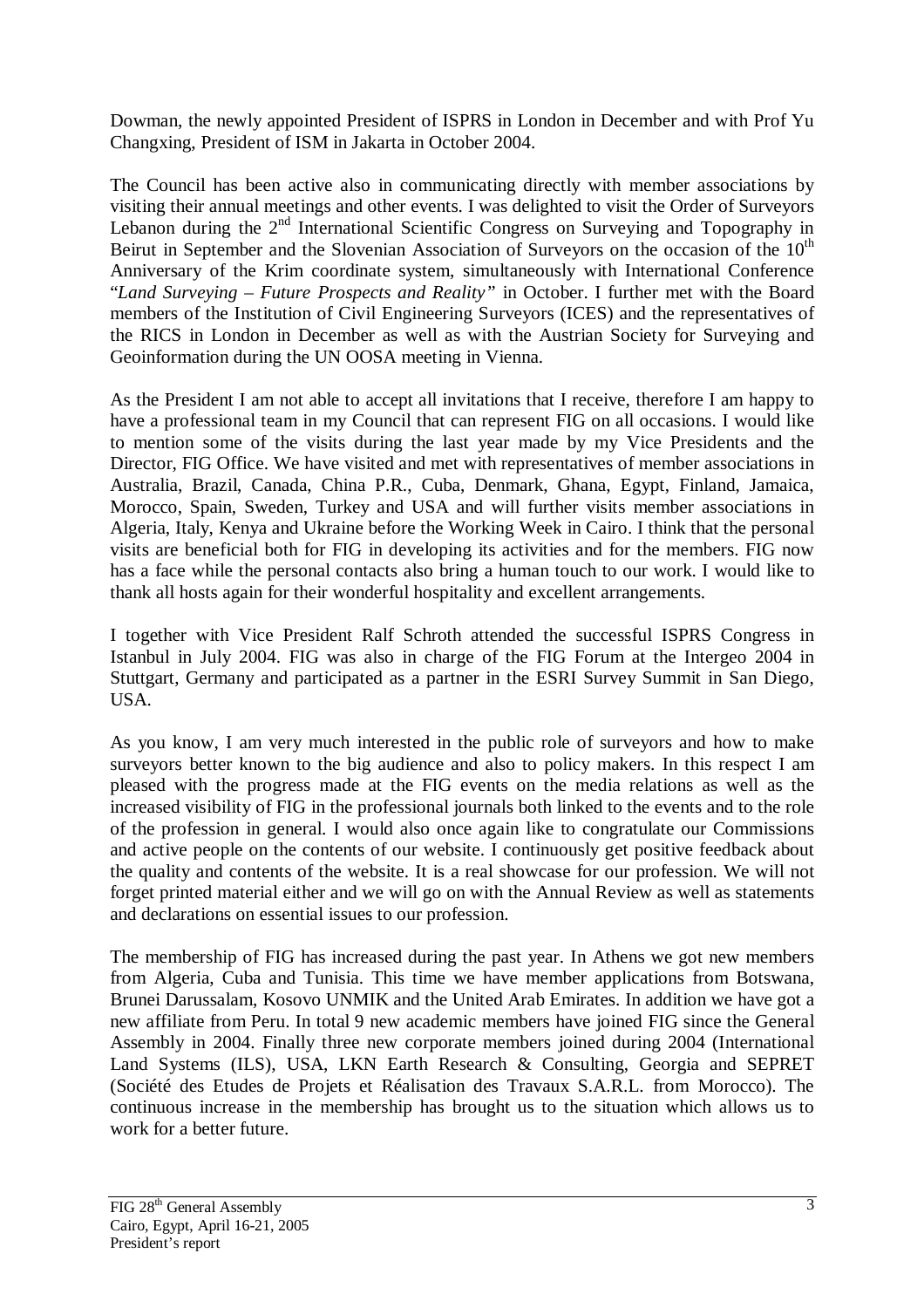The economic situation in FIG is very stable. Without going into details I would just like to thank our Danish host association DdL for their continuous support to the permanent office last year and also in the future. The financial result from last year was very good because the permanent office managed to generate new income by being more involved in organizing FIG events. This year the office will be in charge of the Working Week in Cairo and of the Regional Conference in Cuba. To me it is totally clear that in the future FIG has to take care of all our events – of course in co-operation with the hosting member association – therefore the decision on the venue of the congress 2010 is so critical also for our economic independence. The positive development would not have been possible without the professional staff in the FIG office. I would like to express our thanks not only to the Director but to his two assistants Tine Svendstorp and Dorte Rechendorff. Finally I would like to thank all Commission chairs and officers and especially my friends and colleagues in the Council, without their enthusiasm and work we could have not done what we managed to achieve.

As mentioned, I have been able to follow the preparations of the next FIG events here in Cairo and – the highlight of our term of office – the FIG Congress in Munich October 8-13, 2006. I am convinced that the FIG 2006 will be a great success thanks to the hard work made by the organizing committee and the support from DVW.

Last year ended with the biggest natural disaster during the last centuries; the earthquake and tsunami in Asia. It had an impact on the countries and citizens around the Indian Ocean directly and almost everybody was affected. The countries in the region suffered in an incredible way and lost thousands of citizens and so did many other countries as well. This disaster shows that even with the modern technology and expertise mankind is almost helpless in front of nature. We are all mourning and share our sympathy with those who lost their families, friends and colleagues in this terrible event as well as with those who have suffered in other ways from the event including those who have lost their homes and jobs. The disaster also shows the need for professionals to bring and share their expertise so that such disaster will never happen again or at least the damages can be limited. FIG together with other international organisations and its sister associations (IAG, ISPRS, IHO, ICA etc.) and the member associations should be prepared to give their help especially in rebuilding infrastructure, providing housing and developing society as a whole after the disaster. The ways we can help are related e.g. in developing risk and disaster management – a challenge to our working group in this topic – and in developing monitoring systems. In these FIG will cooperate with the United Nations e.g. with the United Nations Environment Programme (UNEP). I would also like to encourage the member association to help our colleagues in Sri Lanka who have lost their homes and possibilities to go on with their profession.

As a summary I would like to state that the past year was very successful for FIG and for me as your President too. I enjoy the cooperation and contacts with you very much although it is a hard burden for me as a still active University Professor. I feel much enriched by this commitment and fortunately I am strongly supported by the Council members. To get this FIG success all done we owe a big thank to all FIG functioners (especially commission officers and national delegates who are mostly working as volunteers), to all our members and to you personally.